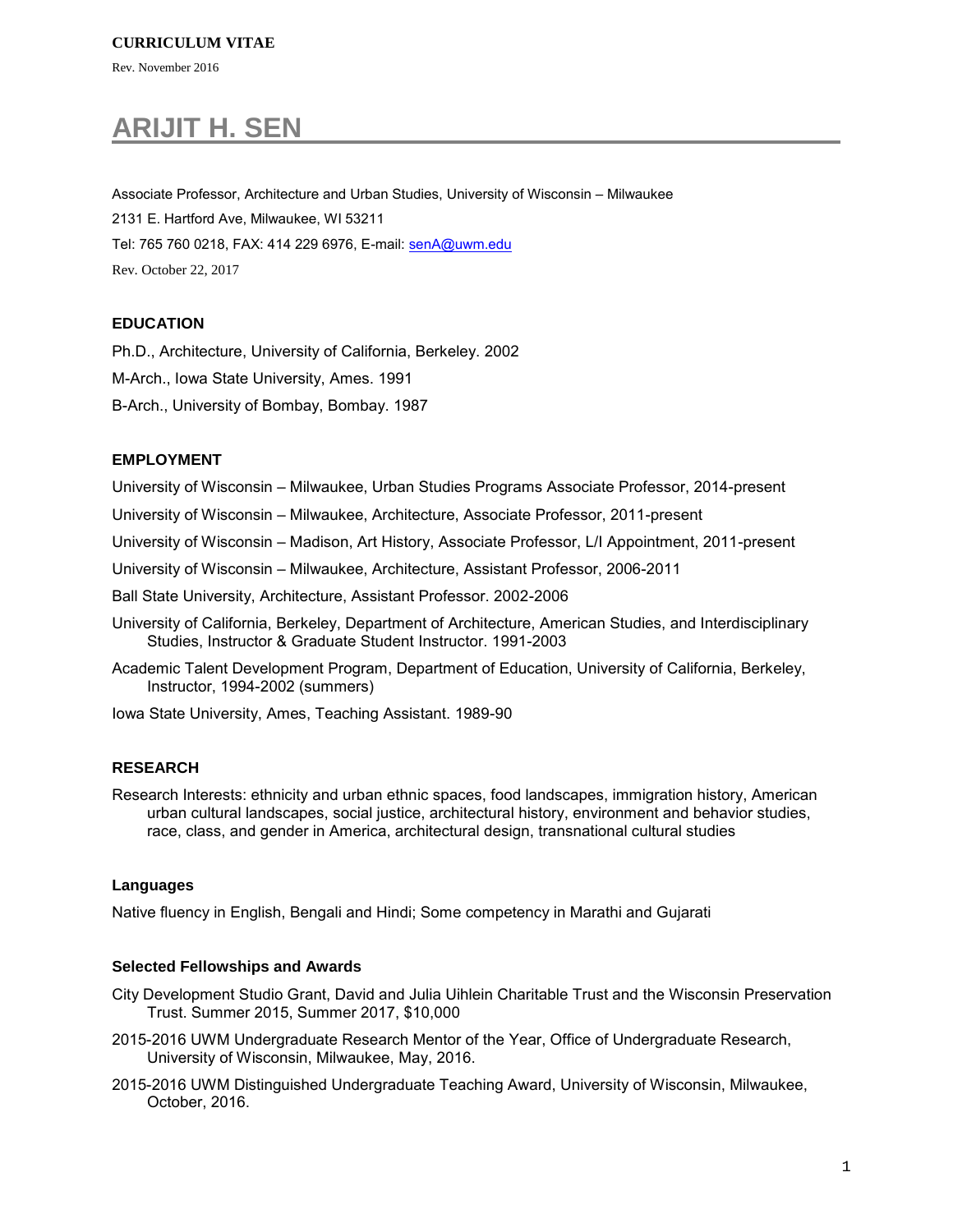- Newest Americans, Tim Raphael and Julie Winokur, Lecture and roundtable, UWM DH Lab, Sponsored by the Chipstone Foundation, UWM DH lab and the Center for 21<sup>st</sup> Century Studies, October 2016, UWM. \$1,200
- National Model Program for Cultivating Vibrant Local Humanities Communities, Engaged Humanites, National Humanities Alliance, Washington DC, [http://nhalliance1.org/storymap/,](http://nhalliance1.org/storymap/) 2015.
- City Development Studio Grant, David and Julia Uihlein Charitable Trust and the Wisconsin Preservation Trust. Summer 2015, Summer 2016, \$10,000
- Collaborative Research Projects in the Digital Humanities: Grant writing award, Summer 2015 (in collaboration with Kateryna Malaia), \$1000
- Graduate School Arts and Humanities Travel Grant, Spring 2015, \$500
- Wisconsin Humanities Council, Picturing Milwaukee: Washington Park, 2014, \$9978.00
- Graduate School Arts and Humanities Travel Grant, Fall 2014, \$500
- Faculty Fellow, Center for 21st Century Studies, University of Wisconsin-Milwaukee, 2013-2014, Buyout.
- Fellow, Design Research Institute, University of Wisconsin-Milwaukee, 2007-2008.
- American Association for State and Local History (AASLH) 2013 Award of Merit. BLC Field School, 2012
- Cultures and Communities, Community University Partnership Grant, Summer 2013, \$2000
- Neighborhood Improvement Development Corporation Community Improvement Grant, City of Milwaukee, July 2013, \$3000
- Wisconsin Humanities Council, Picturing Milwaukee: Thurston Woods Pilot Project, 2012, \$9984.00
- Research Grants Initiative, University of Wisconsin Milwaukee, 2012-14, Intertwined Geographies: Muslim Cultural Landscapes, Chicago and Milwaukee, 136,000
- Core Research Group, "Immigrants, Place and Cross-Cultural Understanding," "Transcultural Cities," University of Washington, Seattle, February 11-13, 2011. Worldwide Universities Network (WUN) grant.
- University of Wisconsin Institute of Race and Ethnicity, Category B Curriculum Grant, 2010-2011 + IRE Reading Seminar Grant, \$3757
- Graduate School Research Fellows , 2010, Grant Writing Award, UWM
- Graham Foundation Production and Presentation-Publication for "Creative Dissonance: The Performance of Immigrant World-Making." 2010-11, \$6000.00
- 2010 Fromkin Research Grant and Lectureship on American Social Justice, University of Wisconsin Milwaukee, 2010-2011, \$5000.00
- ARCC Incentive Award for Buildings Landscapes Cultures Doctoral Area Website, 2010-11, \$1200
- University of Wisconsin Institute of Race and Ethnicity, Category A Research Grant, 2009-2010, \$4500
- Graduate School Research Awards, University of Wisconsin, Milwaukee, 2008-09, \$10,000
- Graduate School Arts and Humanities Travel Grant, 2008, \$500
- Quadrant Residential Fellowship, Institute of Advanced Study, University of Minnesota, and the University of Minnesota Press, Fall 2008, \$16,564.00.
- VAF Ambassadors Award, (with Anna Andrzejewski, Madison) Vernacular Architecture Forum, March 2008, \$3300
- Faculty Fellow, Center for 21st Century Studies, University of Wisconsin-Milwaukee, 2007-2008, Semester Buyout.

Graduate School Arts and Humanities Travel Grant, 2007, \$500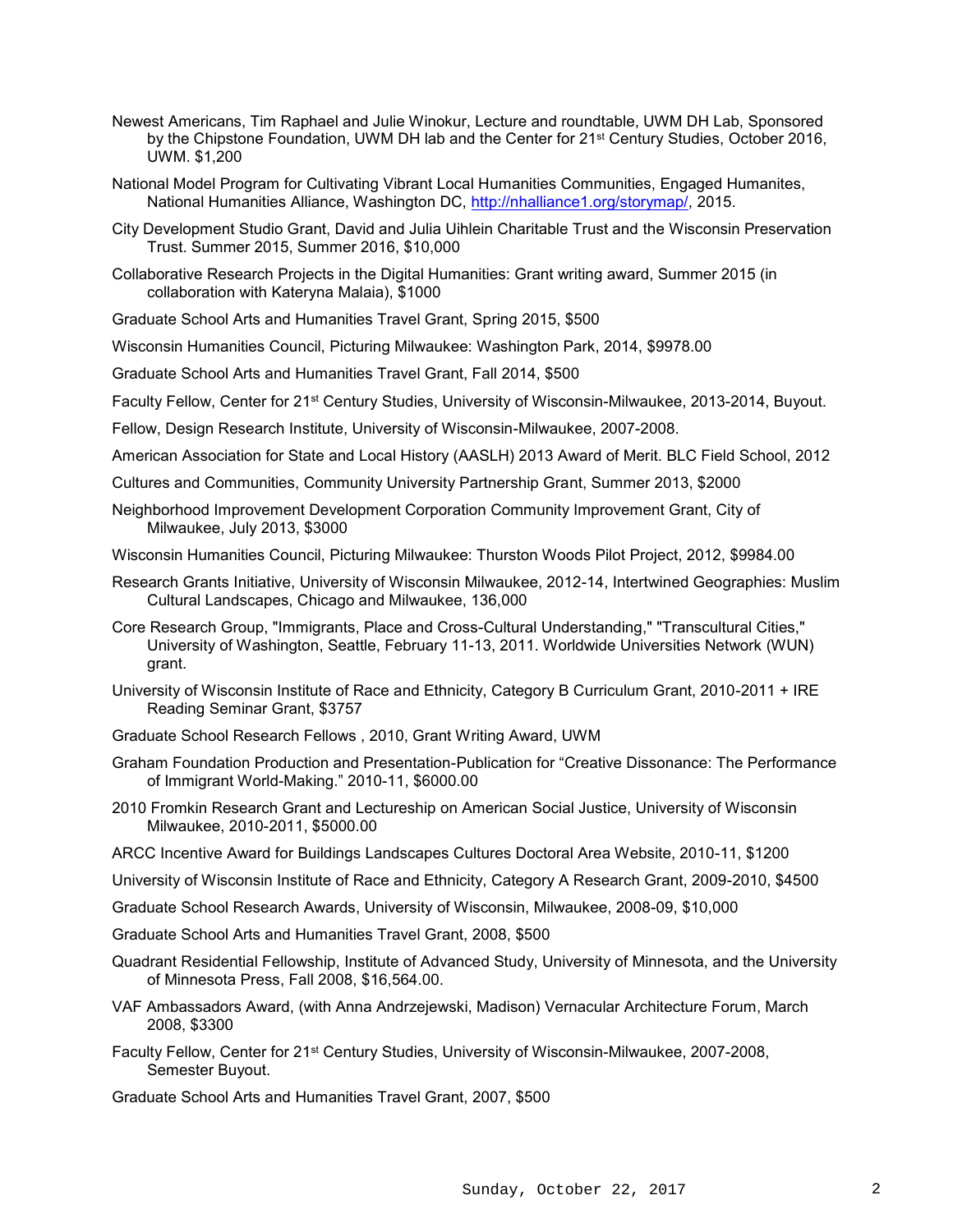Rev. November 2016

Diversity Fellow, Fellowship, Diversity Policy Institute, Ball State University, 2006, \$600

- Exploring the Novice-Expert Relationship in Core Curriculum and Early Major Courses," part of a threeyear project funded by the Lumina Foundation for Education, research grant, 2005, \$3500 (total project cost, \$100,000, May 2002-June 2006)
- Annual Kirkpatrick Award for Outstanding Teaching in Gerontology, Fisher Institute of Gerontology and Wellness, Ball State University, teaching award, 2004-05

Junior Faculty Research Grant, Ball State University, research fellowship, 2004-05, \$4800

College of Architecture and Planning Nomination, Outstanding Teaching Award, Ball State University, 2004

## **Student Research Awards**

- Student Undergraduate Research Funds, (Grants ranging from \$1000-\$3000 awarded to undergraduate students to work on faculty research projects) Maclain Tyler Schramm (2011), Zach Zdun (2012-13), Abida Bibi (2012-2014), Nathan Waddell (2013), Maia Stack (2013-14), Jayne Iken (2013-14), Tessa Begay (Summer 2014), Godson Mollel (Summer 2014), Jessica Yester (Summer 2014), Holland Dvorak (2014), Esme Barniskis (2014-17), Jared Schmitz (2014-2017), Teonna Cooksey (Summer 2016, Summer 2017), Tommy CheeMou Yang (2015-17), Francesca Bisi (2016), Bella Biwer (2016- 18), Ever Clinton (Summer 2016), Zane Gayle (Summer 2016), Brynnan Gray (Fall 2016), Francesca Bisi (2016), Mia Krantz (2015-17).
- UR@UWM Summer Research Grants for Incoming Undergraduate Students The Office of Undergraduate Research, UWM competitive grant offered to a small group of incoming students for four weeks during the summer in order to engage in cutting edge research with leading UWM faculty. Brenna Nelson (2011); Zach Zdun (2012-13); Maia Stack, Jayne Iken (2013); Esme Barniskis, Jared Schmitz (2014), Mia Kranz (2015), Francesca Bisi, Bella Biwer (2016), Lena Jensen (2017).
- The Ronald E. McNair Postbaccalaureate Achievement Program Summer Research Fellows, Ariel Gonzalez (2012), Milan Outlaw (2014), Mohammad Samir Siddique (2015), Tommy Yang and Teonna Cooksey (2015), Jared Schmitz (2016).

WisCAMP Scholar, Alessandra Elena Maurtua (Summer 2016).

# **PUBLICATIONS**

#### **Books**

- *Landscapes of Mobility: Culture, Politics and Placemaking*, (Arijit Sen and Jennifer Johung coeditors), Ashgate Publishers, UK, 2013.
- *Making Place: Space and Embodiment in the City*, (Arijit Sen and Lisa Silverman coeditors), Indiana University Press, 2014.

## **Forthcoming**

"Contemporary Immigrant Architecture in the United States." *The Routledge Companion to Critical Approaches to Contemporary Architecture,* Swati Chattopadhyay and Jeremy White (Eds.), (New York: Taylor & Francis/Routledge, Forthcoming).

## **Journal Articles**

"Food, Place and Memory: Bangladeshi Fish Stores on Devon Avenue, Chicago," *Food & Foodways* 24, 1-2 (April 2016), 67 - 88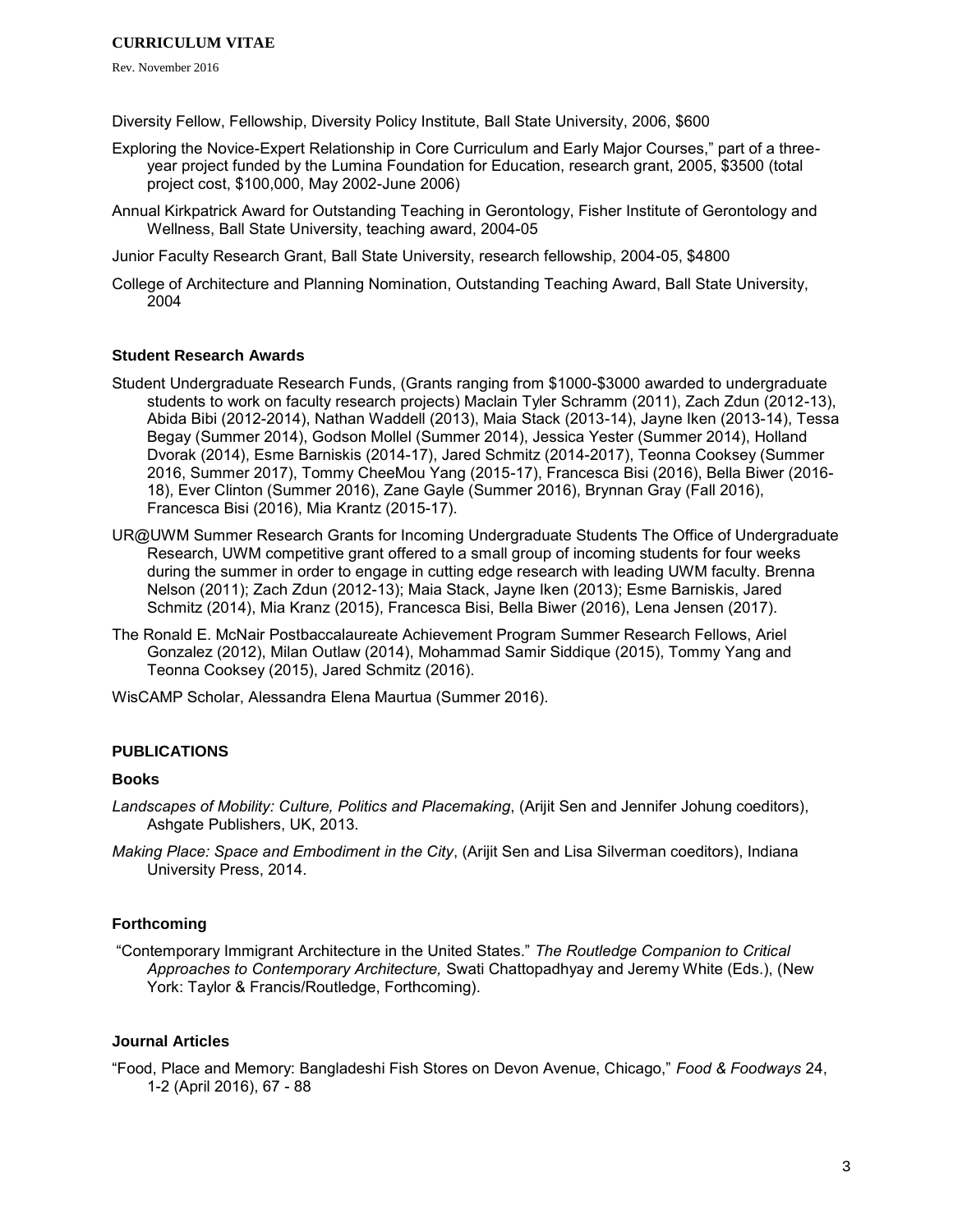- "Staged Disappointment: Architecture and Cultural Contact" *Winterthur Portfolio* 47: 4 (Winter 2013), pp. 207-244.
- "Architecture and World Making: Production of Sacred Space in San Francisco's Vedanta Temple" *South Asian History and Culture* 2 (January 2011): 76-102
- "Creative Dissonance: Performance of Ethnicity in Banal Space," In InTensions 2 (Spring 2009), <http://www.yorku.ca/intent/pastissues.html>

## **Book Chapters**

- "Transnational Performances in Chicago's Independence Day Parade," *Transnational Cities: Past into Present,* Andrew K. Sandoval-Strausz and Nancy H. Kwak (Eds.), (Philadelphia: University of Pennsylvania Press, 2017)
- "Discarding Corb's Shoes: Marginal Voices and Local Histories from the Urban Edge," *Chandigarh Rethink: Transforming Ruralities & Edge(ness) in Global Urbanities*, Manu Sobti (Ed.), (San Francisco, ORA Editions, 2017).
- "Awe and Order: Ethno-Architecture in Everyday Life," in *Ethno-Architecture and the Politics of Migration*, Mirjana Lozanovska (editor), (Abingdon, UK: Taylor & Francis/Routledge, 2015), p. 151-164.
- "Intertwined Cultures along Devon Avenue, Chicago," *Out of the Loop: Chicago*. Virginia Price, David Spatz, Bradford Hunt (editors), Chicago: Miday Books, Agate Publishing, 2015), 749-825.
- "Picturing Milwaukee: Urban Public Space in the Age of the Anthropocene," *Placing the Golden Spike: Landscapes of the Anthropocene.* Exhibition Catalog, Institute of Visual Arts, INOVA, March 26-June 13, 2015, Dehlia Hannah and Sara Karjewski Editors, (Oregon: Publication Studio, 2015), 136-148.
- "Transcultural Place-making: Intertwined Spaces of Sacred and Secular on Devon Avenue, Chicago," In *Transcultural Cities: Border*‐ *crossing & Placemaking*, (Jeff Hou, editor, Routledge, 2013), p. 19-33.
- "From Curry Mahals to Chaat Cafes: Spatialities of the South Asian Culinary Landscape" In *Curried Cultures*, Tulasi Srinivasan and Krishnendu Ray Editors. (Berkeley: University of California Press, In Press, 2012)
- "Evaluating Lived Landscapes and Quotidian Architecture of Muslim Devon," In *Homogenization of Representations*, p. 175-195, The Aga Khan Award for Architecture Knowledge Construction Workshop II, Modjtaba Sadria Editor, (London: I.B.Tauris, 2011).

## **Proceedings and Working Papers**

- "Making Sense of the Architectural Production of 'Others': Architectural Design and Multiculturalism," Proceedings of the 98th ACSA Annual Conference, March 4-7, 2010, New Orleans, Louisiana, Bruce Goodwin and Judith Kinnard, Editors (Washington D.C.: ACSA Press 2010).
- "Past Knowing and Representational Practices: Visual Culture and the Social Production of Peoplehood. " In Center for 21<sup>st</sup> Century Studies Working Papers Series, Center for 21<sup>st</sup> Century Studies, University of Wisconsin, Milwaukee.
- "Global Cultures in Local Economies: Case Study of Ethnic Fast Food Restaurants " In Proceedings of the 96th ACSA Annual Conference, March 27-30, 2008, Houston, Texas
- "Decoding Ethnicity in the Jackson Heights South Asian Shopping Strip," Vernacular Architecture Forum Conference, New York City, June 2006.
- "Learning from the Ordinary: The urban vernacular and the early-major student in CSI-arch," Proceedings of the ACSA Annual Conference, March 31-April 3, 2006, Salt Lake City, Utah
- "Ethnicity in the City: Reading Representations of Cultural Difference in Indian Storefronts." In City, Space + Globalization: An International Perspective. Proceedings of an International Symposium (Ed.)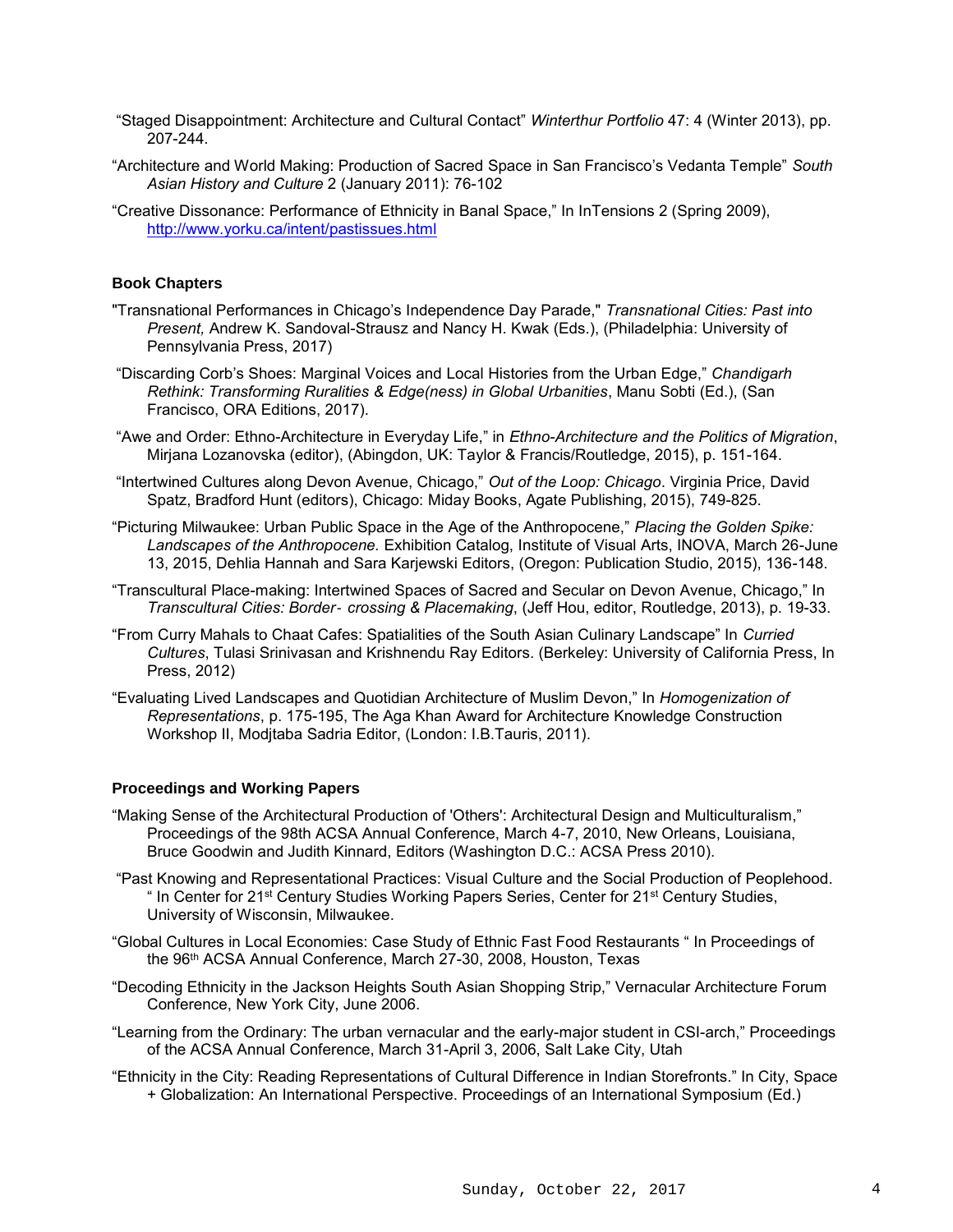Rev. November 2016

Hemlata C. Dandekar. Ann Arbor, MI: College of Architecture and Urban Planning, 1998

Thai-Japanese Culture on Architecture and Environment: Decoding House Form and Culture, Teleconference Discussion on Culture, Architecture, and Environment, June 3-July 1, 2006, Lectures (4 weeks, 1 hour long course and lecture, assignments), Print and DVD format

## **Encyclopedia Articles**

- "Architecture: Asian Religions," In *Encyclopedia of Religion in America*, Charles Lippy and Peter Williams (editors), (Washington DC: CQ Press, 2010)
- "Charlotte Russell Partridge," In the *Encyclopedia of Milwaukee*, Amanda Seligman and Margo Anderson (editors), (Chicago: Northern Illinois University Press, 2017 forthcoming)
- "Placemaking," In the *Encyclopedia of Milwaukee*, Amanda Seligman and Margo Anderson (editors), (Chicago: Northern Illinois University Press, 2017 forthcoming)

## **Book reviews, reports, websites, and other minor publications**

- *Picturing Milwaukee: Washington Park,* Buildings-Landscapes-Cultures Field School Monograph, (Milwaukee: Buildings-Landscapes-Cultures, Lulu Press, 2015).
- *Picturing Milwaukee: Washington Park,* Buildings-Landscapes-Cultures Field School Monograph, (Milwaukee: Buildings-Landscapes-Cultures, Lulu Press, 2014).
- *"*Perspetivas Criticas," *ARQA Arquitetura E Arte* 116 (November-December 2014), p. 20-21
- "Buildings-Landscapes-Cultures Urban Field School," Feature Article, *Vernacular Architecture Newsletter* (*VAN*), (Spring 2014).
- *Picturing Milwaukee: Historic Water Tower,* Buildings-Landscapes-Cultures Field School Monograph, (Milwaukee: Buildings-Landscapes-Cultures, Lulu Press, 2013).
- *Picturing Milwaukee: Thurston Woods,* Buildings-Landscapes-Cultures Field School Monograph, (Milwaukee: Buildings-Landscapes-Cultures, Lulu Press, 2012).
- Book Review for Ethnoburb: The New Ethnic Community in Urban America, Wei Li, Honolulu: University of Hawaii Press, 2009. In Buildings and Landscapes (Fall 2011),
- Book Review for Unsettled Visions: Contemporary Asian American Artists and the Social Imaginary, Margo Machida, Durham and London: Duke University Press, 2008. In Journal of American Ethnic History (Fall 2012).
- Book Review for Nationalist Politics and Everyday Ethnicity in a Transylvanian Town, Rogers Brubaker, Margit Feischmidt, Jon Fox, and Liana Grancea, Princeton, NJ: Princeton University Press, 2006. In Material Culture. (Spring, 2009). p. 134-137.
- Book Review for Architecture as Signs and Systems for a Mannerist Time. Robert Venturi and Denise Scott Brown, Cambridge, MA: Belknap Press, 2004. In Material Culture 40 (Fall, 2008). p. 123-125
- "Changing Vantage Point: Study of the Everyday Cultural Landscape" In Global Currents: A Biannual Bulletin by the Center for International Education, 5 (Fall 2008), 5-6.
- Book Review for Memory and Architecture (Ed) Eleni Bastea. Albuquerque: University of New Mexico Press, 2004. In Journal of Architectural Education. 60: 2. November 2006, pp. 70-71.
- Book Review for Ethnicity: Geographic Perspectives on Ethnic Change in Modern Cities (Eds.) Curtis C. Roseman, Hans Dieter Laux, and Gunter Thieme. Lanham, MD: Rowman & Littlefield Publishers, Inc. 1996. In Traditional Dwellings and Settlements Review: Journal of the International Association for the Study of Traditional Environments. voliii. no. 11. Spring 1997, pp. 76-77.

Buildings-Landscapes-Cultures website content design and implementation. Designed and wrote the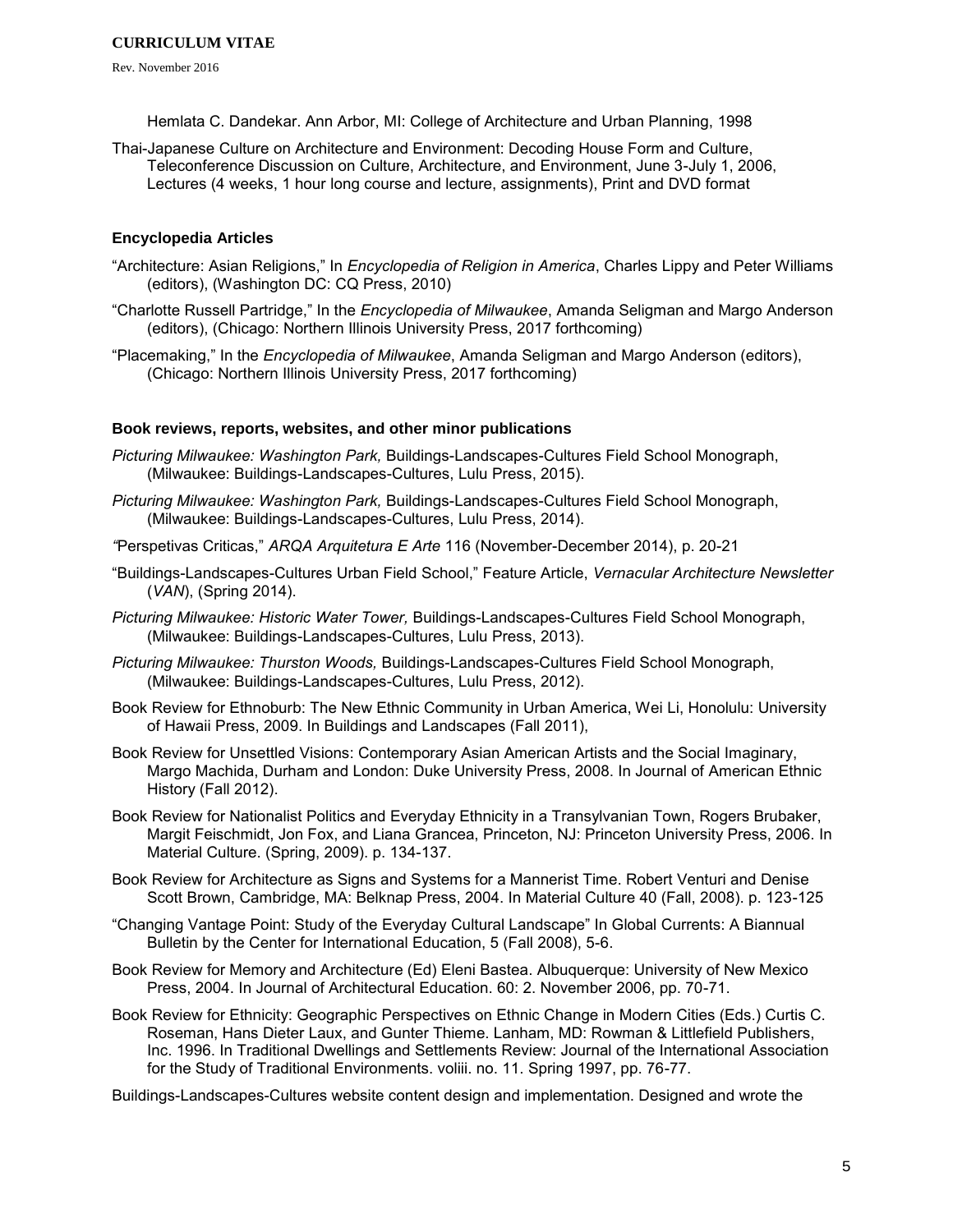intellectual content of the Buildings-Landscapes-Cultures website and information clearinghouse for scholarship on the study of cultural landscapes and architectural history. www.blcprogram.org

- Participatory Design Workshops reports, Facilitator, Kinnickinnic River Trail Design Workshop, National Park Service, WDNR, City of Milwaukee, UWM Community Design Solutions, Groundwork Milwaukee, and the Sixteenth Street Community Health Center, October 25, 2006
- "Participatory Design Workshops," Mountain View Charette team, San Jose State University, Department of Urban Planning, San Jose, CA. Summer 1995
- "The Seen, the Unseen, and the Scene: A Cultural Landscape Cross-sectional Study along Jackson Street, Muncie, IN," Proceedings of the Association of Collegiate Schools of Architecture West Central Conference, Ball State University, October 2003
- The Exhibit and monograph, CAP Americano Sur Exhibit at The CAP gallery, Ball State University, Fall 2004

## **Selected Conference Papers**

- "Recasting Domestic Worlds in Itinerant Immigrant Laborcamps in California, 1900-1950," Society of Architectural Historians Conference, Glasgow, UK Jun 8, 2017
- ""Flatlands: A New Vernacular of Cities" Annual Vernacular Architecture Forum Conference, Two Utahs: Religious and Secular Landscapes in the Great Basin West, May 31 - June 3, 2017, Salt Lake City, UT
- "Making Humanities Do Work" Paper presentation in session titled Engaged Humanities for the New Century: Strategies for Place based Digital Story Telling, National Humanities Conference, Federation of State Humanities Councils, Salt Lake City, UT, November 10-13, 2016

"Place Acts," Imagining America Conference, Milwaukee, WI, October 5-8, 2016.

- "Recasting domestic worlds in itinerant immigrant laborcamps in California, 1900-1950" 70<sup>th</sup> Annual International Conference of the Society of Architectural Historians, Glasgow, United Kingdom, June 7-11, 2017.
- "Devon Avenue Chicago: A Public History Project of an Urban Ethnic Retail Street," Urban History Association Annual Conference, Chicago, October 14-16, 2016
- "Exploring the Ethical Dimensions of Field Work in Vernacular Architecture Research," Vernacular Architecture Forum conference, Durham, NC, June 1-4, 2016
- "Smell A Useful Category of Analysis in Vernacular Architecture Studies," Vernacular Architecture Forum conference, Chicago, June 6, 2015
- "Vegetable, Fish and Mango Streets: Refiguring Immigrant Landscapes through Food Imagery" Oral History Association Conference, Madison, WI, October 10, 2014.
- "Spatial Ethnography of Muslim South Asian Stores along Devon Avenue, Chicago," in Politics of Placemaking in Transcultural Cities Session, Environmental Design Research Association (EDRA 45) May 28-31, 2014
- "Emerging pedagogy from the Buildings-Landscapes-Cultures urban field school." Vernacular Architecture Forum conference, Stockton, New Jersey, May 10, 2014
- "The Transnational and Transcultural Micropolitics of Indian Independence Day in Chicago, Transnational Cities: Past into Present Symposium, University of New Mexico, March 28-29, 2014
- "The Mime and the Ensemble: Place, Performance and the Presentation of South Asian Christian Bodies," Critical Ethnic Studies Conference, Chicago, IL, September 19-21, 2013
- "Evoking Nature: Making of Immigrant Domestic Life and Worlds in California, 1900-1920," European Architectural History Network (EAHN)/ Faculdade de Arquitetura e Urbanismo, University of São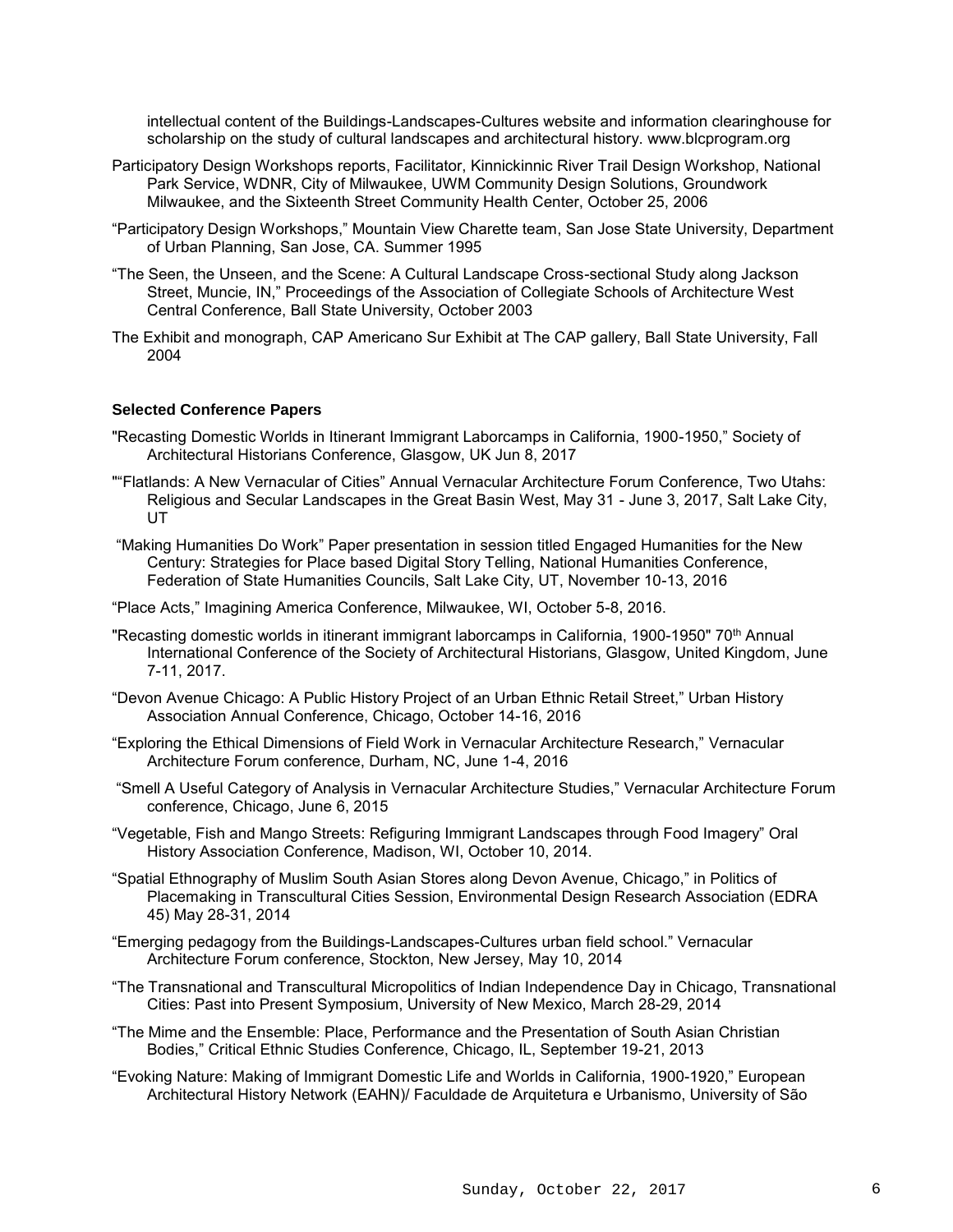Rev. November 2016

Paulo (FAUUSP), Sao Paolo, Brazil, March 20-23, 2013

- "Intertwined Geographies: Muslim Identity and Everyday Life along Devon Avenue, Chicago," American Academy of Religions, Chicago, November 16-21, 2012
- "Buildings-Landscapes-Cultures: A critical examination of fieldwork," Roundtable Panel and Paper presentation, Imagining America Conference, New York, October 5-7, 2012.
- "Evocative Wilderness: Outdoors and the Making of Immigrant Domestic Worlds in California, 1900- 1920," Vernacular Architecture Forum, Madison, June 6-9, 2012
- Intertwined Spaces: Transcultural Spaces along Devon Avenue, Chicago," Transcultural Cities Symposium, University of Washington, Seattle, February 11-13, 2011
- "Place, Performance, Portrayal: White women, Indian men and their collaborative politics of world making in San Francisco, 1906-1914," 34th Wisconsin Women's Studies and 5th LGBTQ Conferences, Whitewater, WI, April 16-17, 2010
- "Making Sense of the Architectural Production of 'Others': Architectural Design and Multiculturalism," 98th ACSA Annual Conference, March 4-7, 2010, New Orleans, Louisiana,
- "Imagining Homeland in Diaspora: Geographic Imaginations among South Asian Immigrants," World Making: Art and Politics in Global Media, Annual CIE (Center for International Education) Conference, University of Wisconsin-Milwaukee, May 2008
- "Global Culture in Local Economies: Role of Regional and Local Economies in the Growth of Fast Food Restaurants," in panel titled "Localization: Particularity in the Face of Globalization." 2008 Annual ACSA Conference, Houston, March 26-31, 2008
- "Redrawing a Nation from Outside: Visual Culture and Peoplehood," American Studies Association Annual Conference, Philadelphia, PA, October 2007
- "Sustaining Social Worlds: Berkeley's city parade, the Gandhi float, and stories of immigrant Peoplehood," Annual conference of the Environmental Design Research Organization (EDRA), Sacramento, CA, June 2007
- "Learning from the Ordinary: The urban vernacular and the early-major student in CSI-arch," ACSA Annual Conference, March 31-April 3, 2006, Salt Lake City, Utah
- "Exploring the Novice-Expert Relationship in Core Curriculum and Early Major Courses, In the International Society for the Scholarship of Teaching and Learning, 2005 Annual Conference, Vancouver B.C. Canada, October 14-16 2005
- "Chaat Cafés: An Emerging typology of Cosmopolitan American Public Space," Vernacular Architecture Forum, Tucson, Arizona, April 2005
- "The Architecture of the San Francisco Vedanta Temple and the construction of immigrant Indian ethnic identity in the United States." American Studies Association Annual Conference, Atlanta, Georgia, November 2004
- "Babel behind an Exotic Masquerade: Production and Reproduction of the South Asian Ethnic Landscape on University Avenue, Berkeley." Vernacular Architecture Forum Annual Meeting, Harrisburg, Pennsylvania, May 2004
- "Mapping Immigrant Homeland in America: Cartographic and Cognitive Imaginations of the Indian Nation in Diaspora, 1920." 20th Annual International Conference on the History of Cartography, Harvard University, Cambridge, Massachusetts, June 2003
- "Going After Heathen Gods: The ideology of American Feminine Virtue in the Design and Use of the San Francisco Vedanta Temple" 56th Annual Meeting of the Society of Architectural Historians (SAH), Denver, Colorado, April 2003
- "Recasting the Ethnic Ghetto: Different Perceptions of the South Asian Retail Strip in Berkeley, California." 18th Annual South Asia Conference, Univ. of California, Berkeley, February 2003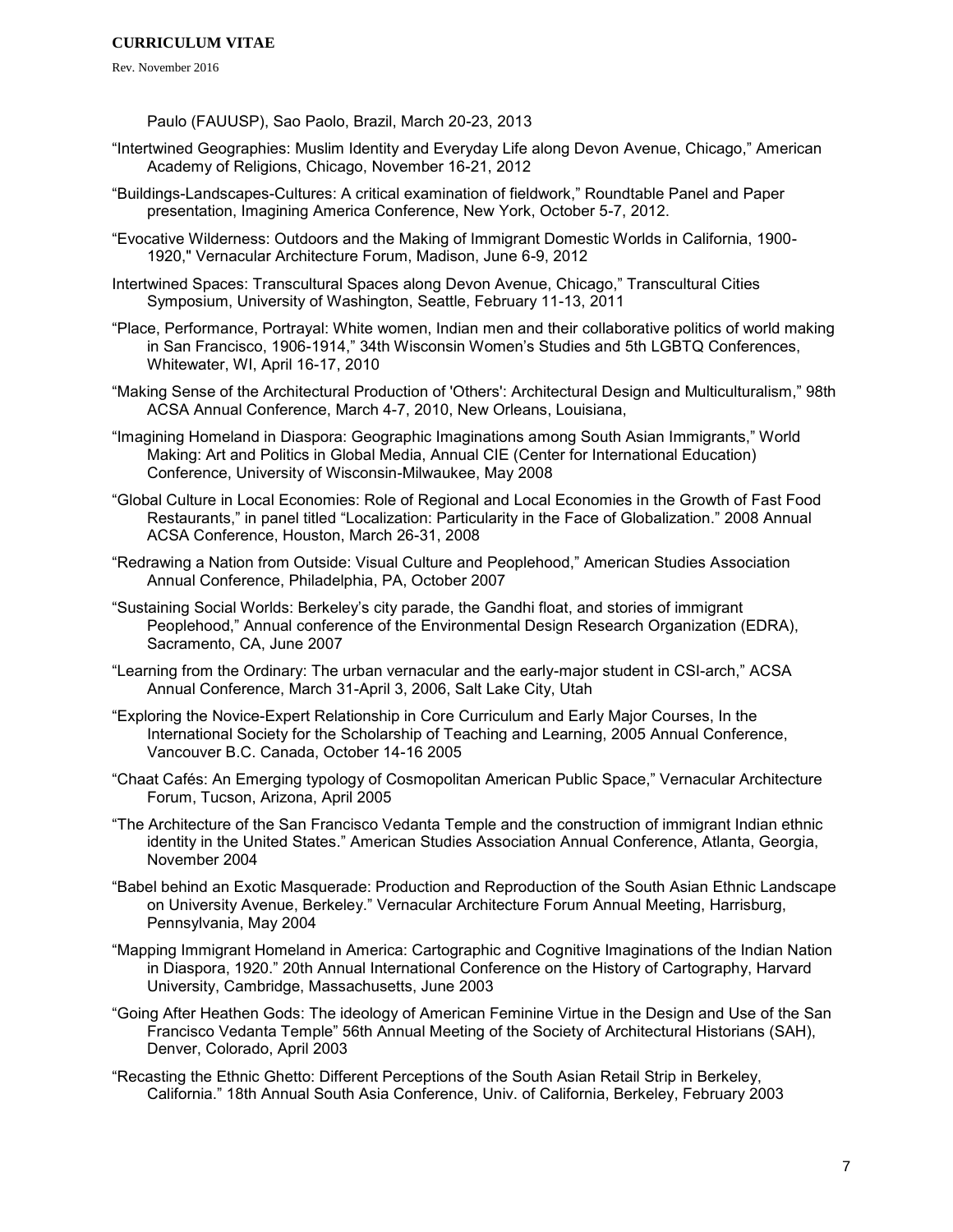- "When Jesus became Hindu: Negotiating an Ethnic Identity in the San Francisco Vedanta Temple." Great Lakes American Studies Conference (GLASA), Oxford, Ohio, March 1998
- "Ethnicity in the City: Representations of Cultural Difference in Indian Storefronts." 51st Annual Meeting of the Society of Architectural Historians (SAH) Annual Conference, Los Angeles, California, April 1998

## **Under review**

"Creative Dissonance: Politics of Immigrant Worldmaking," Book manuscript under consideration by the University of Minnesota Press.

#### **Conference Organizing and Panel Participation**

- "Revitalizing City Spaces Through Art and Design" Moderator, Panel Discussion at the Milwaukee Film Festival, Milwaukee Film Festival Lounge, 2155 N. Prospect Ave., Sunday, October 8, 2017, Noon - 1:30 PM, Panelists include Dr. Michael Carriere, Associate Professor of Humanities, Social Science, and Communication, Milwaukee School of Engineering, Una Van Duvall, Portfolio Manager, Non Profit Center, Chris Socha, Partner, The Kubala Washatko Architects, Inc., Sara Daleiden, Filmmaker, Executive Director - MKE <-> LAX
- Workshop co-facilitator with Scott Cooper, UW LaCrosse, UW System and UW Colleges Workshop on Undergraduate Research, "Take the Big Leap!: Making Undergraduate Research and Creative Activity an Integral Component of Your Teaching and Research." Workshop, October 6, 2017, 10:30 AM – Noon, Center for Excellence in Teaching and Learning, University of Wisconsin, Oshkosh.
- "Student Learning and the BLC Field School," Presentation and panel discussion at the Digital Humanities Lab, University of Wisconsin Milwaukee, October 4, 2017, 3-5 PM. Arijit Sen (Architecture), Guha Shankar (American Folklife Center, Library of Congress), Chelsea Wait (Doctoral Student), Kaitlin Malliet (Graduate Student), Bella Biwer (Undergraduate Student).
- Reassessing Fieldwork Methods in Architectural History. Experts Roundtable, Society of Architectural Historians Conference, Glasgow, UK Jun 8, 2017, 3:30 PM - 5:00 PM
- "Placemaking in Milwaukee Museum of Wisconsin Art," Museum of Wisconsin Art, West Bend, WI, Conversations with Tom Bamberger Roundtable, May 13, 2017.
- Session Organizer, Engaged Humanities for the New Century: Strategies for Place based Digital Story Telling, National Humanities Conference, Federation of State Humanities Councils, Salt Lake City, UT, November 10-13, 2016
- Experts Roundtable Speaker, Commission for Publicly Engaged Design (CoPED), Imagining America Conference, Milwaukee, WI, October 5-8, 2016.
- Roundtable and Session Organizer, Place Acts: A Workshop on Place-based Methods, Applications and Practices in Community Engaged Work, Imagining America Conference, Milwaukee, WI, October 5- 8, 2016.
- Research Presentation. Vernaculars of the Global Midwest: Buildings and Landscapes, Languages and Dialects, Music and Song, A Working Symposium sponsored by the Mellon Foundation's Humanities Without Walls Consortium, University of Wisconsin-Madison, March 19-21, 2015.
- Moderator, The Creative Time Summit 2013: Milwaukee *Redux*. Rethinking the Role and Practice of Art in Localized Communities, Sponsored by Inova Gallery, Peck School of the Arts, October 25, 2013, Arts Center Lecture Hall, UWM Campus, 11:00 AM – 1:00 PM.
- Roundtable Participant and Presenter, "08-07 Forum: Sustainable Models: Case Studies and Perspectives on Field Schools," Sponsored by the Public Programs Section, American Folklore Society Annual Meeting, Providence, RI, October 16-19, 2013
- Organizer, discussant and moderator, "Addressing Challenges of Access and Equity Among Youth in K-12 and Beyond," Seminar, Co-organized and co-facilitated with Raoul Deal, UWM Art, 20 participants, Imagining America Annual Conference, Syracuse, NY, October 4-6, 2013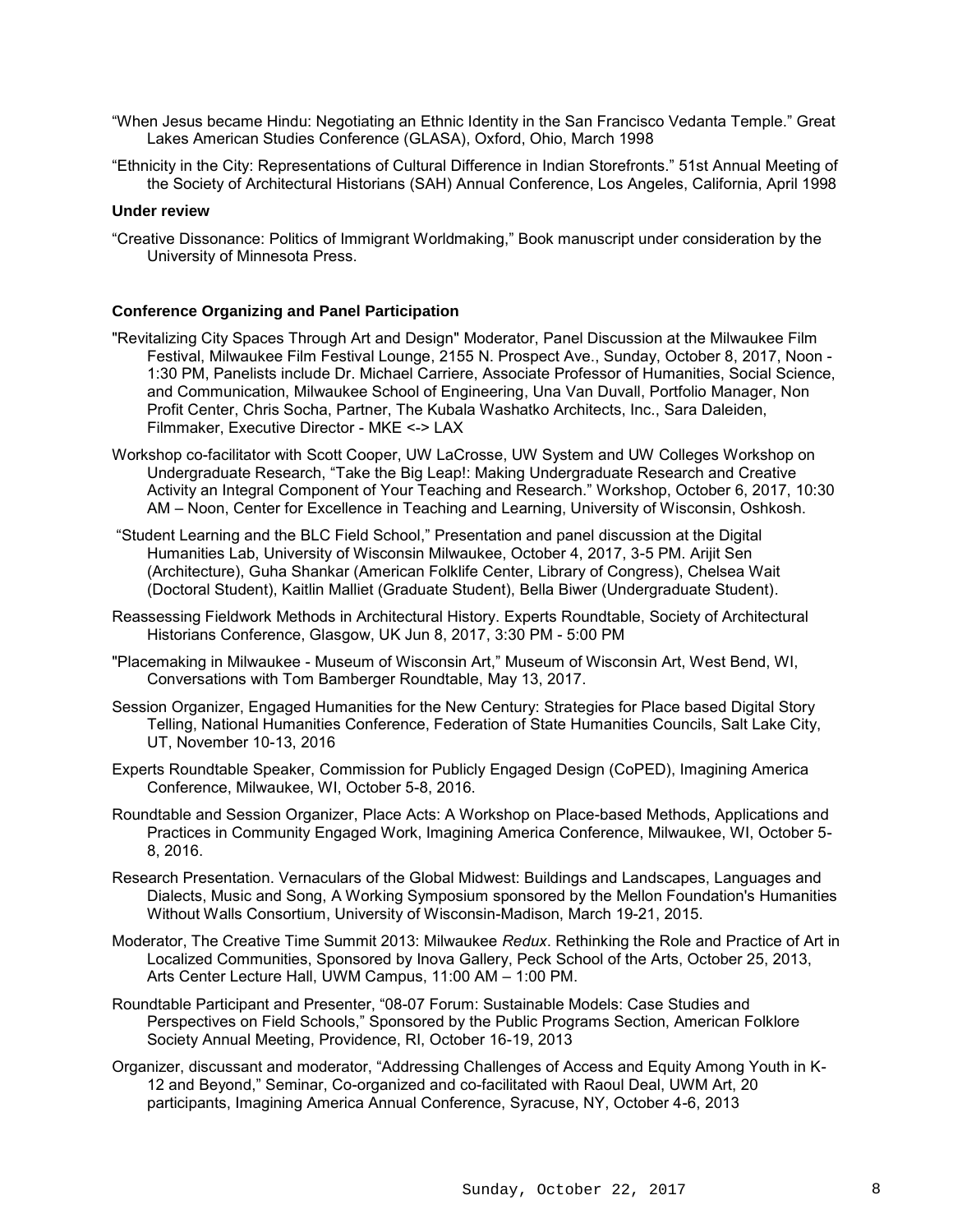Rev. November 2016

- "Erasing Boundaries Project," Roundtable participation, Imagining America Conference, New York, October 5-7, 2012.
- Sessions Chair, 2011 Annual Meeting in Montreal, Canada. Conference topic: Where Do You Stand, Sessions Title: Networked Urbanism: Place And Placemaking Without Propinquity
- Co-organizer, Critical Refugee Studies conference, November 3-4, 2011, University of Wisconsin-Milwaukee
- Co-organizer, Symposium titled "Embodied Placemaking in Urban Public Spaces," October 8, 2010, Center for 21st Century Studies, University of Wisconsin-Milwaukee
- Chair, Vernacular Architecture Forum, Annual Conference Papers Committee, VAF 2009, Butte, Montana, June 10-13, 2009
- Moderator, Envisioning the Urban Panel, Sustaining Cities: Urban Lost and Found, Center for International Education, April 17-18 2009 , Milwaukee, WI
- Sessions Chair, 2008 Annual Meeting in Houston, Texas. Conference topic: Seeking the City: Visionaries on the margins Sessions Title: Where Do You Stand? What if I am on the Move?
- Chair and Discussant, Material Culture and Gender Panel, American Studies Association Annual Conference, October 12-15, 2006, Oakland, CA
- Discussant, Space 2 Panel, TransVisual Conference, Visual Studies Annual Conference, October 19-22, 2006, University of Wisconsin, Madison, WI

Chair and Moderator, Vernacular Architecture Forum Annual Conference, New York, June, 2006

Moderator and Workshop coordinator for ACSA West Central Conference, October 2003

Sessions co-chair, Practices and Pedagogies, 2004 ACSA Annual Conference, Miami

## **Recent Invited lectures**

- "The Alien in Our Midst: Memory, Displacement and the Making of Milwaukee's Everyday World," Madison Museum of Contemporary Art. 227 State Street, Madison, WI 53703, February 24, 2017 – 6:30pm to 7:00pm
- "Place acts: Immigrant placemaking in Milwaukee and Chicago," Princeton-Mellon Initiative in Architecture, Urbanism & the Humanities Presentation, Princeton University School of Architecture, South Gallery Princeton, New Jersey 08544 USA, Mar 27, 2017, 12:00 pm
- "The Making of Our Everyday World," AIAS Spring 2017 Lecture Series, Bowling Green State University, April 20, 2017, 7:30-9:00 PM.
- Project Picturing Milwaukee: Storytelling, Stewardship, and Community Engaged Scholarship at the Buildings-Landscapes-Cultures Field School, Lecture presentation, UWM Geography Colloquium, UWM Libraries, November 6, 2015
- "Discarding Corb's Shoes: Rethinking Aesthetics and Authorship of Cities in the 21st C.," Urban Edge Symposium and Award, School of Architecture and Urban Planning, University of Wisconsin-Milwaukee, Thursday April 30, 2015.
- BLC Field School Neighborhood Study, Public Lecture, Friends of Villa Terrace Spring Garden Lecture Series, March 18, 2015, 7:00 PM
- Placemaking and Interactions with the Built Environment, A Public Lecture on the occasion of Pride in Place: Milwaukee's Architecture and Built Environment Exhibit, Thursday March 5, 2015, 6:00PM Milwaukee County Historical Center, Milwaukee Co. Historical Society.
- Doors Open Milwaukee, Historic Milwaukee Inc. and Wisconsin Humanities Council, Humanities Expert Lecture, guided tour and workshop, "Picturing Milwaukee: How do you see your city?" Saturday Sept. 20th, Our Next Generation Inc., 3421 W. Lisbon Avenue, Milwaukee, WI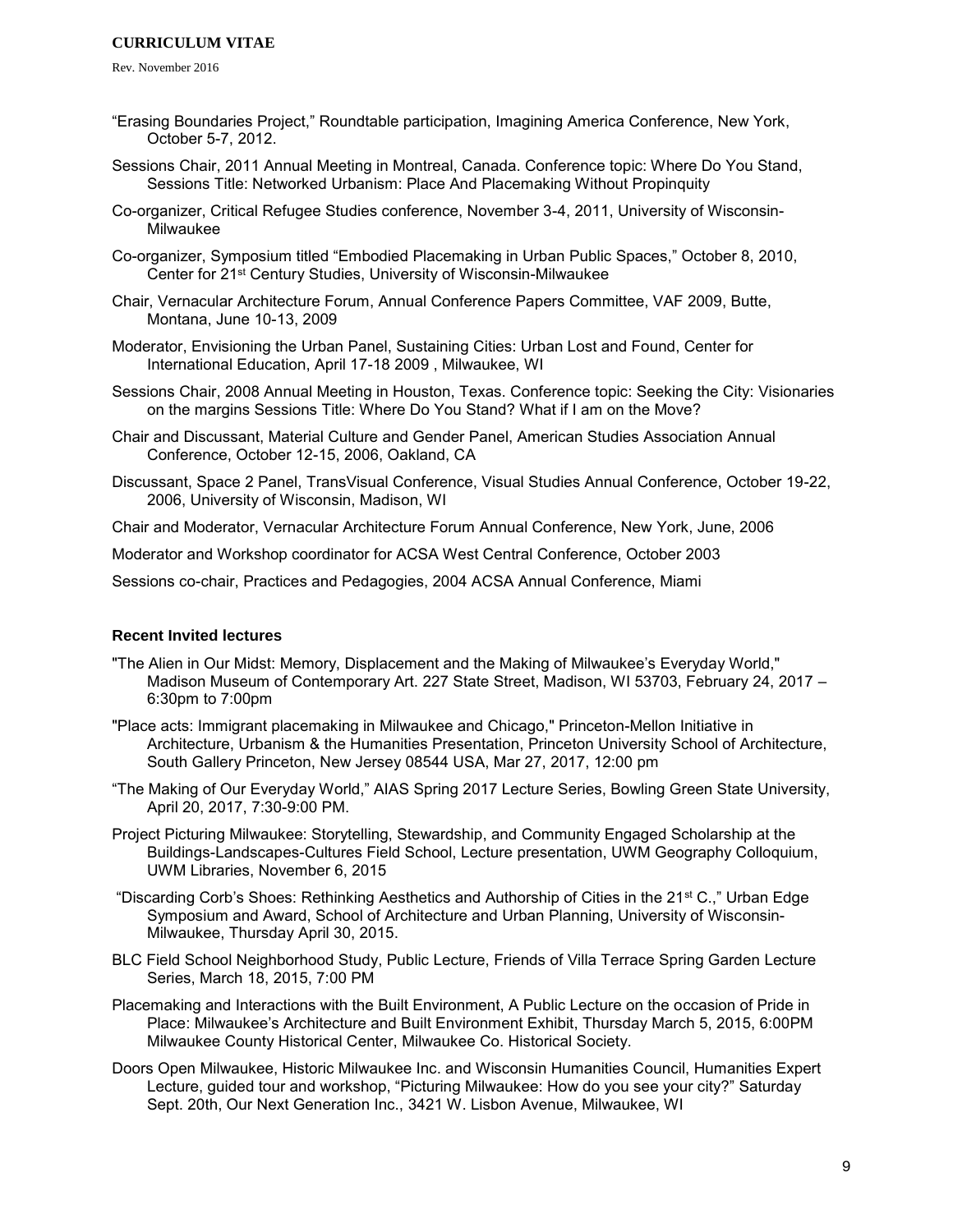- October 2, 12 noon, GC 319: "Learning from Everyday Places: Teaching American Cultural Landscapes." Glenwood Center for Scholarship in the Humanities, Marshall University, Huntington, WV. The Graduate Humanities Program.
- October 2, 7 p.m.: Seminar meeting of "Reading American Landscapes"Major Scholar Seminar, Glenwood Center for Scholarship in the Humanities, Marshall University, Huntington, WV. The Graduate Humanities Program, Department of History, College of Liberal Arts, and the College of Education and Professional Development.
- Design Research Institute, Peck School of the Arts, University of Wisconsin-Milwaukee, Inaugural Fellows Lecture, "Learning from the Ordinary 2: The Pedagogy of Storytelling," September 10, 2013, 6:30 PM Kenilworth Building, Milwaukee
- Arijit Sen, Academic Adventures, American Geographical Society Library, University of Wisconsin-Milwaukee, "Teaching American Cultural Landscapes: Engaging Students in the Thurston Woods Neighborhood, Milwaukee." Friday, March 8, 2013, AGSL Library, Milwaukee
- Keynote, Transcultural Urbanism: Immigrant Cities, Now Urbanism: the 2010-2011 UW Mellon Sawyer Seminar, University of Washington, Seattle, February 11, 2011
- "Imagine Devon" Pedagogy and Community Engagement for Environmental Equity, Leadership Center for Asian Pacific Americans (LCAPA), Asian Pacific American Community Leadership Program, May 7, 2009.
- Invited participant, Aga Khan Awards for Architecture, International Knowledge Construction Workshop, Homogeneity of Representations, Vancouver, BC February 26-March 1, 2009
- "Strengthening Academic Programs through Inter-campus Collaboration" Panel Participant with Jocelyn Milner, Associate Provost and Director Academic Planning and Analysis, Anna Andrzejewski, Associate Professor, Art History, UW Madison, The Wisconsin Center for the Advancement of Postsecondary Education (WISCAPE) UW System, February 18, 2009
- "In Small Things Discounted: Architecture and World Making," Institute of Advanced Studies, University of Minnesota, Minneapolis, September 16, 2008.
- Past Knowing and Representational Practices, Noon Presentation at the Institute of Advanced Study, September 9, 2008
- "Imagining home(land) in Diaspora: Geographic imaginations and production of place among South Asian immigrants in the United States" Invited Speaker, World Making: Art and Politics in Global Media conference, University of Wisconsin-Milwaukee, April, 2008
- "Sacred Spaces and Immigrant Identity," Center for 21st Century Studies, Fellows Presentation, October 2007
- "Unpacking Global Cultures," Urban Studies, Univ of Wisconsin-Milwaukee, Dec 8, 2006
- "Changing Urban Morphology of the Immigrant Cultural Landscape in the United States," Department of Landscape Architecture, University of Illinois at Urbana Champaign (UIUC), Landscape@Lunch Faculty Seminar and Lecture Forum, October, 2003
- "Culture, Race, and Ethnicity in Urban Spaces," Architecture 211, Social and Cultural Factors in Architecture, Department of Architecture, University of California, Berkeley, Instructor: Dr. Marie Alice L'Heureux, February 2003
- "Traveling Natives: Cosmopolitan Immigrants in the Age of Globalization." Globalization Roundtable, Ball State University, November, 2002
- "Asian Indians in the US: Transnational immigrants in contemporary US." Asian American Studies 20. University of California, Berkeley, Instructor: Ronald Takaki. Spring 1993
- "Indian Architecture: A Historical overview." Urban Planning 231. San Jose State University. Department of Urban Planning .Instructor: Dayana Salazar. Fall 1992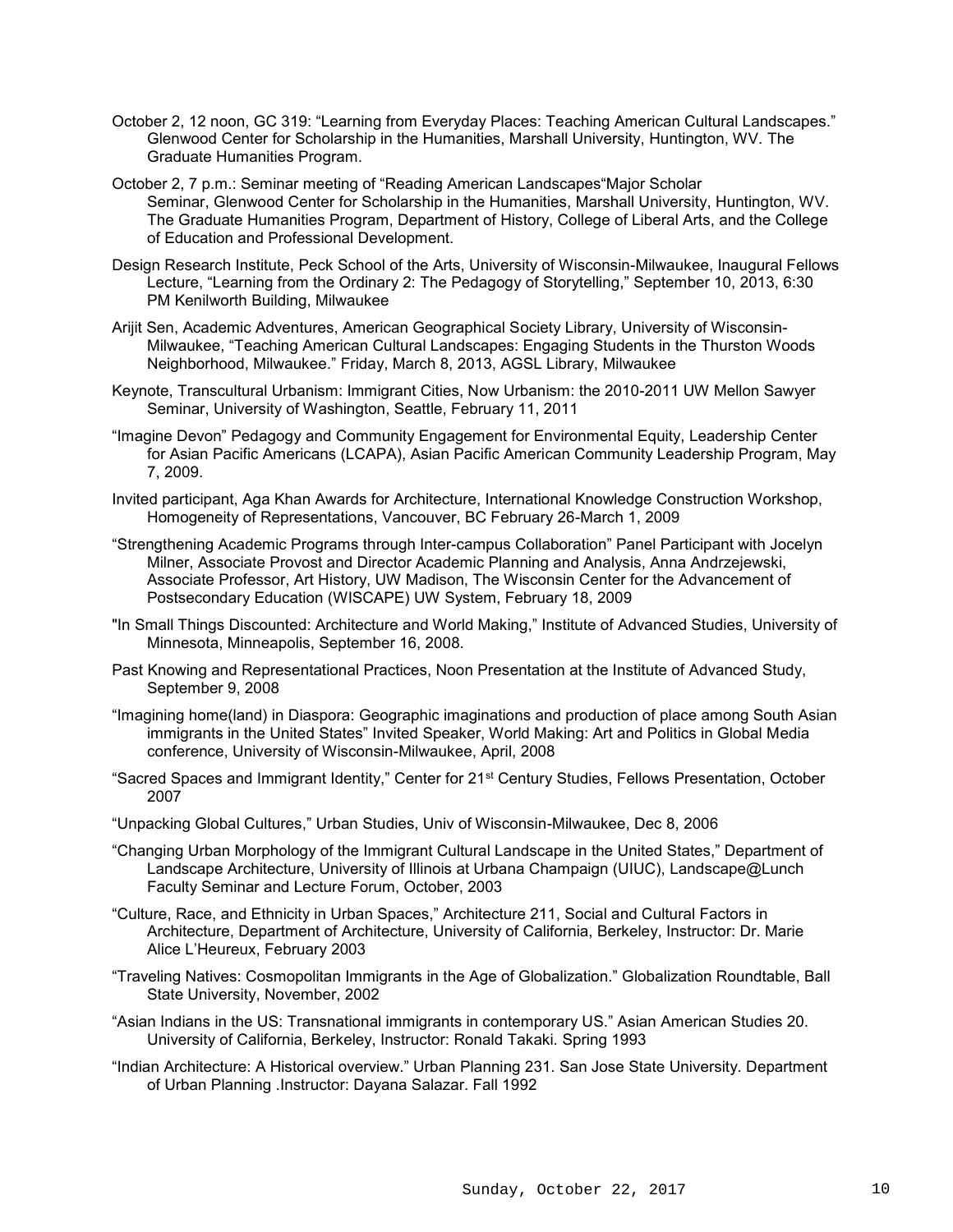Rev. November 2016

"The Meaning of Tradition in Post-Colonial Indian Architecture." Iowa State University. College of Design, Guest Speaker. Spring 1994

## **Creative Work and Exhibitions**

- Place Acts, Exhibit produced and curated by Arijit Sen, SARUP Gallery, School of Architecture and Urban Planning, University of Wisconsin, Milwaukee, Ocotber 28-November 5, 2016.
- LocuStLed, Exhibit curated by Paul Druecke, Woodland Pattern, Woodland Pattern, Spring 2016

## **Media Coverage**

- Meg Turville-Heitz, "Grants 101: Taking measure of your humanities project," October 2016, http://www.wisconsinhumanities.org/taking-measure#sthash.XPvpDnh6.dpuf, (Accessed November 12, 2016).
- Virginia Small, "Story of Washington Park," *Urban Milwaukee,* October 11, 2016, http://urbanmilwaukee.com/2016/10/11/the-story-of-washington-park/, (Accessed November 12, 2016)
- Meg Turville-Heitz, "Grants 101: Evaluating your relationships," October 2016, http://www.wisconsinhumanities.org/evaluating\_your\_relationships, (Accessed November 12, 2016).
- Mary Louise Schumacher, "In Renderland, Including Designs For Lakefront Project, Few Faces Of Color," TAP, *Milwaukee Journal Sentinel*, November 6, 2016, http://archive.jsonline.com/entertainment/arts/in-renderland-including-designs-for-lakefront-projectfew-faces-of-color-b99608026z1-341720881.html, (Accessed November 12, 2016).

Gordon Pirie, Book Review of *Landscapes of Mobility* in *Journal of Transport Geography* 41 (2014) 348.

- Ditimoni Baruah, "Scholar Profile for the 2015," *epolis: An Online Student Journal of Urban Studies*, 7 (Summer 2015), 1-13, http://www4.uwm.edu/letsci/urbanstudies/epolis/current/ (Accessed August 5, 2015).
- Book Signing and Presentation, *Making Place: Space and Embodiment in the City*, with Lisa Silverman, Associate Professor of History at the University of Wisconsin-Milwaukee, UWM Urban Studies Programs, Boswell Books, Milwaukee, April 24, 2015, 7:00 PM.
- Interview, *ARQA Arquitetura E Arte* 116 (November-December 2014), p. 20-21
- "Understanding Spaces," Television Interview, Bat of Minerva, aired on September 28, 2008 Minneapolis/Saint Paul regional channel 6
- Lorraine Swanson, "Imagine Devon: University initiative seeks input from residents to create vision" In Chicago Journal (March 19, 2009), p. 1
- "For students, it's all about Devon," Rogers Park/West Ridge Historical Society Newsletter, Chicago, March 2009
- Tausif Malik, "Students' Project in Devon Link with Immigrant Cultures," in DesiTalk Chicago, March 6, 2009, p. 15
- "Madison, Milwaukee UW collaboration offers variety, model for future," WKOWTV, Madison, September 24, 2008
- Jacquelyn Ryberg, "Campuses share academic assets to boost learning," The Badger Herald, September 25, 2008
- Kiera Wiatrak, "Madison, Milwaukee UW collaboration offers variety, model for future," News, Board of Regents of the University of Wisconsin System, September 2008

Melanie Teachout, "UW-Milwaukee architecture joins with Madison art history," The Daily Cardinal,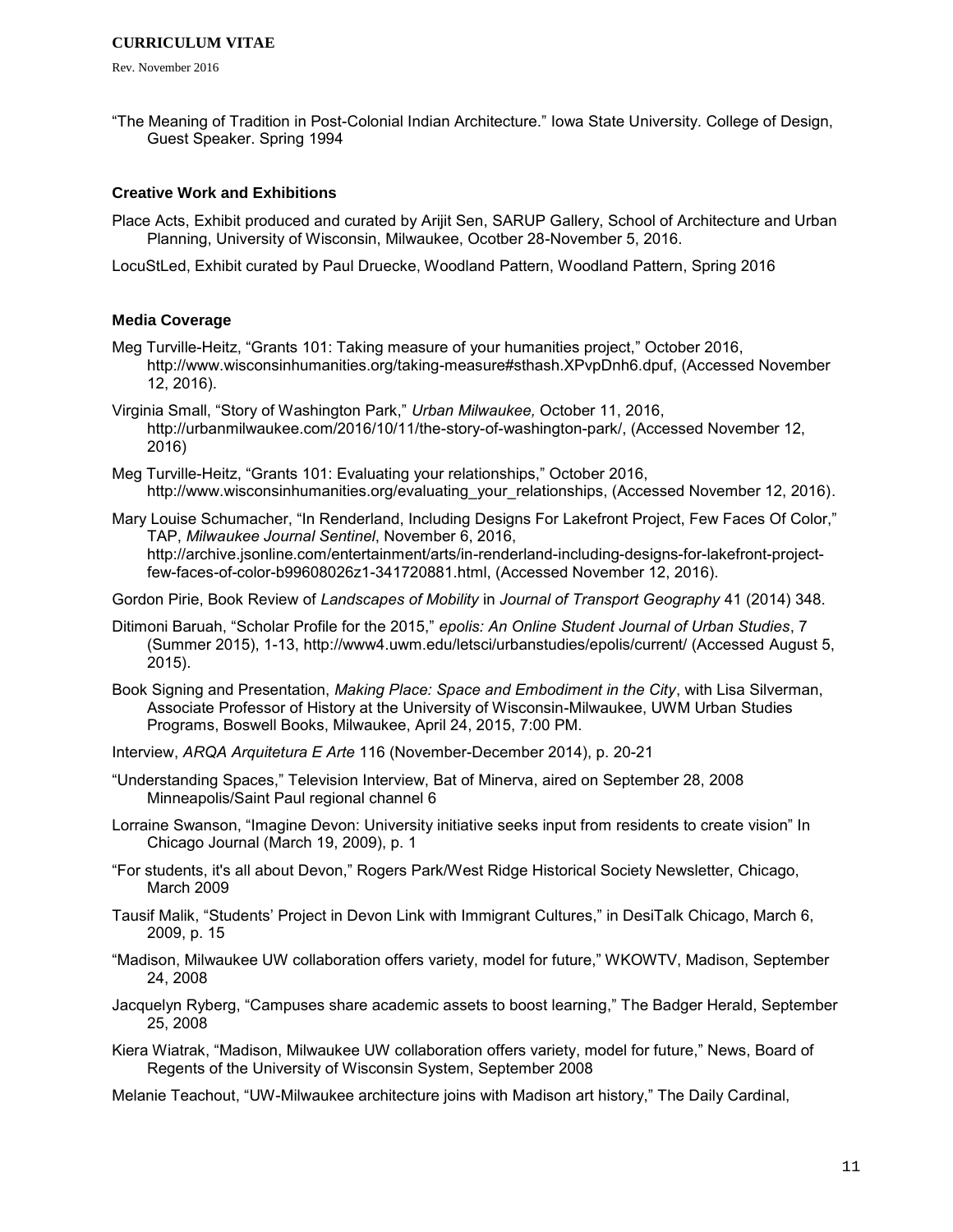September 25, 2008

## **PROFESSIONAL MEMBERSHIP**

- Member of the Board of Directors of Vernacular Architecture Forum (2015-2018, 2006-2010), Society for Architectural Historians (2016-19).
- Society for Architectural Historians, 2002-3, 2016-2019; Chair, Bishir Prize Committee, Vernacular Architecture Forum, 2017, Fellowship committee (2005-06) Papers Committee (2006-2009), Membership and Communications Committee (2015-17), Bishir Prize Committee (2016-17).

Chair, H. Allan Brooks Fellowship Selection Committee, Society of Architectural Historians, 2017

UWM Imagining America Steering Committee, Milwaukee, 2015-16.

MANDI Awards, Reviewer, 2013-14.

UWM Ethnic Studies Advisory Committee, 2011.

*JAE*, *JAEH*, *JPER*, *JSAH*, *B&L*, *Journal of Interior Design, Space and Culture, Public: A Journal*

*of Imagining America,* Ashgate Press, University of California Press, Routledge, Reviewer

Association of Collegiate Schools of Architecture Conferences, Paper and Poster reviewer

Judge and reviewer for Thurston Woods and Old North Milwaukee's Most Improved Home Contest, Agape Community Center, Thurston Woods, 2012.

Reviewer, International Scientific Committee, The International Conference on Conservation of Architecture, Urban Areas, Nature & Landscape: Towards a Sustainable Survival of Cultural Landscape. – Heritage 2011, The Center for the Study of Architecture in the Arab Region, Jordan and Al-Turath Foundation, Saudi Arabia, Queen Rania Institute of Tourism and Heritage, Hashemite University, Jordan, Research Grants & Partnership Division, Social Sciences and Humanities Research Council of Canada (SSHRC), Student Undergraduate Research Fellows Awards review committee (2016), Advanced Opportunity Program Fellowship review committee member (2016- 2019)

Berkeley Prize, Committee member, 2010-present

Member, American Studies Association, (2004-2008)

Member, Association of Collegiate Schools of Architecture (2000-present), Faculty Counselor (2002- 2006) Sessions Co-Chair, ACSA Annual Conference (2004, 2007), Moderator and Workshop coordinator for ACSA West Central Conference, October 2003

Member, American Studies Association, 2004.

## **TEACHING**

## **University Teaching**

Courses: Research Methods and Theory courses; Architectural Design Studio; Housing American Cultures; Introduction to American Studies; Social and Cultural Factors in Architecture. Introduction to Computers; History of Design

#### **Community Outreach/ Teaching**

Major Scholar Seminar, Glenwood Center for Scholarship in the Humanities, Marshall University, Huntington, WV. Campus visit sponsored by the Glenwood Center for Scholarship in the Humanities, the Graduate Humanities Program, Department of History, College of Liberal Arts, and the College of Education and Professional Development, October 2-4, 2014:

Picturing Milwaukee: Thurston Woods Project. Buildings-Landscapes-Cultures Field School funded by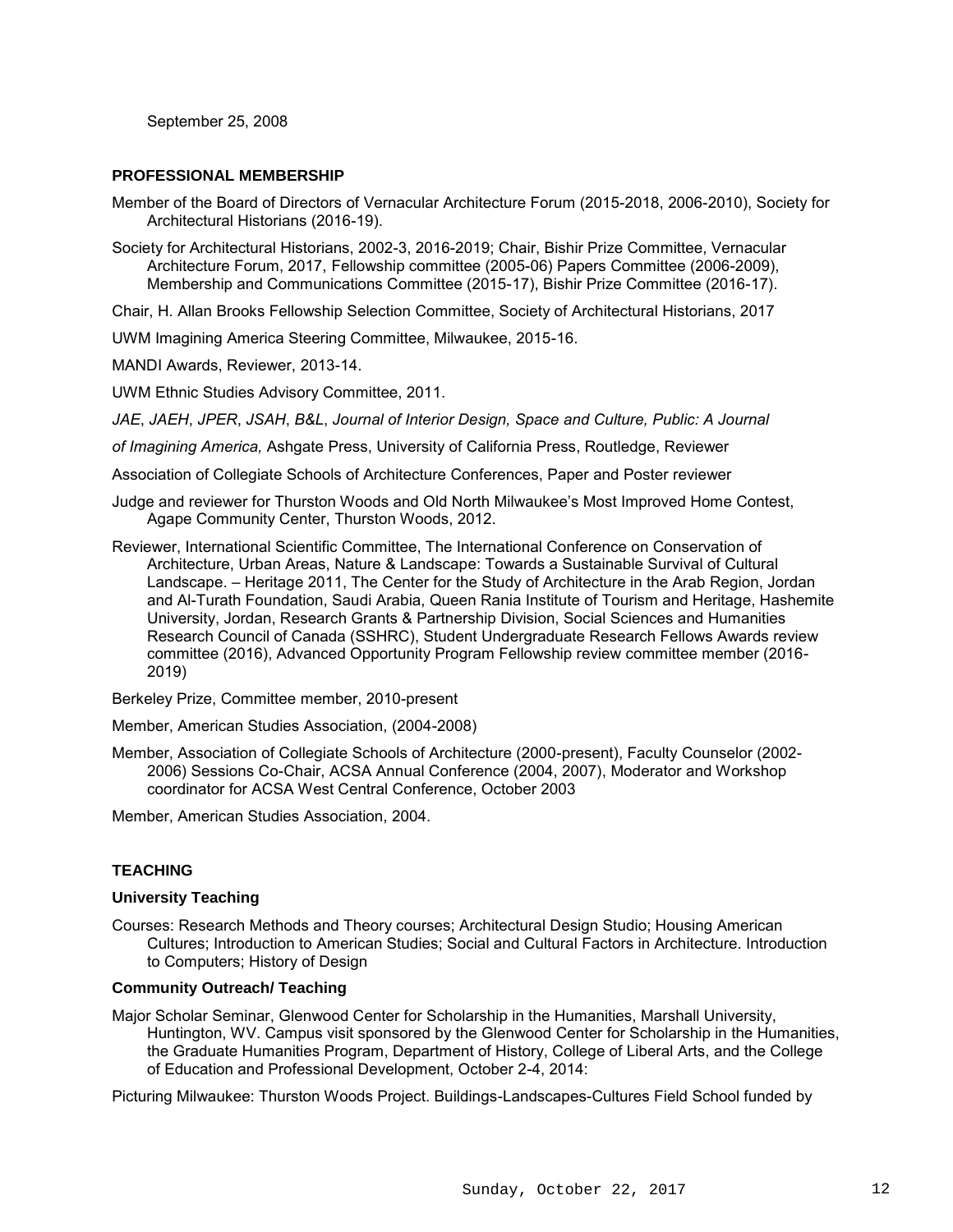Rev. November 2016

Wisconsin Humanities Council, June 12-July 15 2012

- Learning from New Orleans, Community Based Design Studio, University of Wisconsin Milwaukee, New Orleans Urban League Program, Fall 2010, 2011.
- Facilitator and organizer, Imagine Devon community workshops, Devon Avenue, Chicago, Spring 2009
- Facilitator, Kinnickinnic River Trail Design Workshop, National Park Service, WDNR, City of Milwaukee, UWM Community Design Solutions, Groundwork Milwaukee, and the Sixteenth Street Community Health Center, October 25, 2006
- Instructor, Academic Talent Development Program, Outreach Program for High School Students.
- Department of Education, University of California, Berkeley, Summer 1994-2003
- Courses: Cultural History of the American Home; Introduction to Architectural Design; Ethnicity and the Built Environment, Introduction to Drawing
- ArtsBridge Scholar, At-risk Berkeley High School
- UC Berkeley ArtsBridge Program, University of California. Fall 2000
- Course: Introduction to Spatial Thinking for High School seniors
- Consultant, Mountain View Mercy-Bush Park Neighborhood Development Project, Mountain View, CA. Fall 1995

## **Instructional Field Trips and Workshops**

Learning from New Orleans, Community Based Design Studio Field Work, New Orleans, Fall 2010, 2011.

Imagine Devon field trips and workshops, University of Wisconsin Milwaukee, Spring 2009

- Tele-Conference and E-learning Classroom on "Thai Japanese Culture on Architecture and Environment" co-hosted by King Mongkut's Institute of Technology Ladkrabang, Thailand, Assumption University, Bangkok, Thailand, Ball State University, Muncie, USA, Tokai University, Tokyo, Japan, Office of Information Technology Administration for Education Development (Uninet), Thailand, Commission on Higher Education, Thailand. June 3 - July 10, 2006
- "Methods of Reading the Cultural Landscape of South Asian Immigrants: The Jackson Heights Tour, New York," Vernacular Architecture Forum Conference, New York City, June 2006.
- Meridian Park Mapping Workshop and Field Trip, MSHP studio, Instructor Jonathan Spodek, Fall 2005
- Field Trip, South America, Arc Americano; Argentina, Uruguay, Chile, Summer 2004
- "The Seen, the Unseen, and the Scene: A Cultural Landscape Cross-sectional Study along Jackson Street, Muncie, IN," Association of Collegiate Schools of Architecture West Central Conference, Ball State University, October 2003
- Field Trip, Race, Class, and Gender: Examining Cultural Landscapes of New York, Architecture Graduate students, Spring 2003

Indianapolis architecture and history field trip, Second Year Architecture Studio, Fall 2002, 2003

"Drawing and Rendering Techniques for a Participatory Design Workshop," Mountain View Charette team, Department of Urban Planning, San Jose State University,. Summer 1995

## **PROFESSIONAL WORK**

Licensed Architect, India

Employed as an architect in The Design Group, Architects and Urban Planners, New Delhi, India, 1987- 1989